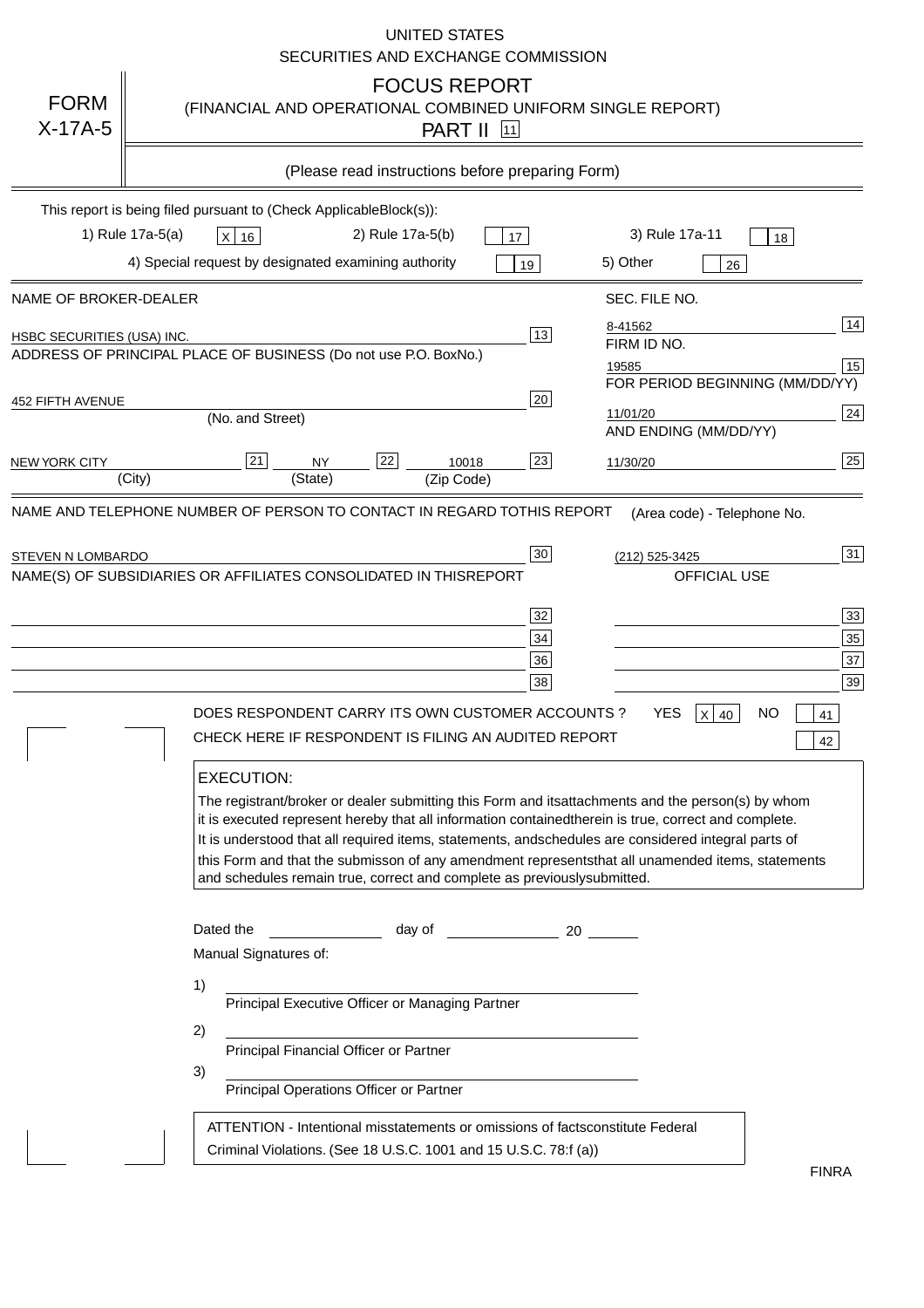BROKER OR DEALER

HSBC SECURITIES (USA) INC.

11/30/20

as of

## STATEMENT OF SEGREGATION REQUIREMENTS AND FUNDS IN SEGREGATION FOR CUSTOMERS TRADING ON U.S. COMMODITY EXCHANGES

| SEGREGATION REQUIREMENTS (Section 4d(2) of the CEAct)                                          |                |                       |  |
|------------------------------------------------------------------------------------------------|----------------|-----------------------|--|
| 1. Net ledger balance                                                                          |                |                       |  |
| A. Cash                                                                                        | \$             | 1,443,907,046 7010    |  |
| B. Securities (at market)                                                                      |                | 1,535,003,808 7020    |  |
| 2. Net unrealized profit (loss) in open futures contracts<br>traded on a contract market       |                | 538,004,715 7030      |  |
| 3. Exchange traded options                                                                     |                |                       |  |
| A. Add market value of open option contracts purchased on a<br>contract market                 |                | 295,487,120 7032      |  |
| B. Deduct market value of open option contracts granted (sold)<br>on a contract market         |                | 52,837,332) 7033      |  |
| 4. Net equity (deficit) (add lines 1, 2, and 3)                                                |                | 3,759,565,357 7040    |  |
| 5. Accounts liquidating to a deficit and accounts with debit<br>balances                       |                |                       |  |
| - gross amount                                                                                 | 7045<br>34,375 |                       |  |
|                                                                                                |                |                       |  |
| Less: amount offset by customer owned securities                                               | 34,375) 7047   | 7050                  |  |
| 6. Amount required to be segregated (add lines 4 and 5)                                        | \$             | 3,759,565,357<br>7060 |  |
|                                                                                                |                |                       |  |
| FUNDS IN SEGREGATED ACCOUNTS                                                                   |                |                       |  |
| 7. Deposited in segregated funds bank accounts                                                 |                |                       |  |
| A. Cash                                                                                        |                | 191,652,393 7070      |  |
| B. Securities representing investments of customers' funds<br>(at market)                      |                | 7080<br>$\Omega$      |  |
| C. Securities held for particular customers or option customers<br>in lieu of cash (at market) |                | 322,053,630 7090      |  |
| 8. Margins on deposit with derivatives clearing organizations<br>of contract markets           |                |                       |  |
| A. Cash                                                                                        | \$             | 1,748,149,521 7100    |  |
| B. Securities representing investments of customers' funds<br>(at market)                      |                | 154,985,207 7110      |  |
| C. Securities held for particular customers or option customers<br>in lieu of cash (at market) |                | 939,638,754<br>7120   |  |
| 9. Net settlement from (to) derivatives clearing organizations<br>of contract markets          |                | 7130<br>20,668,841    |  |
| 10. Exchange traded options                                                                    |                |                       |  |
| A. Value of open long option contracts                                                         |                | 295,487,120 7132      |  |
| B. Value of open short option contracts                                                        |                | 52,837,332 7133       |  |
| 11. Net equities with other FCMs                                                               |                |                       |  |
| A. Net liquidating equity                                                                      |                | 572,576 7140          |  |
| B. Securities representing investments of customers' funds<br>(at market)                      |                | 7160                  |  |
| C. Securities held for particular customers or option customers<br>in lieu of cash (at market) |                | 7170<br>27,617,188    |  |
| 12. Segregated funds on hand (describe:                                                        |                | 245,694,236 7150      |  |
| 13. Total amount in segregation (add lines 7 through 12)                                       |                | 3,893,682,134 7180    |  |
| 14. Excess (deficiency) funds in segregation (subtract line 6 from line 13)                    | \$             | 134, 116, 777 7190    |  |
| 15. Management Target Amount for Excess funds in segregation                                   | \$             | 122,000,000 7194      |  |
| 16. Excess (deficiency) funds in segregation over (under) Management Target Amount Excess      | \$             | 12,116,777 7198       |  |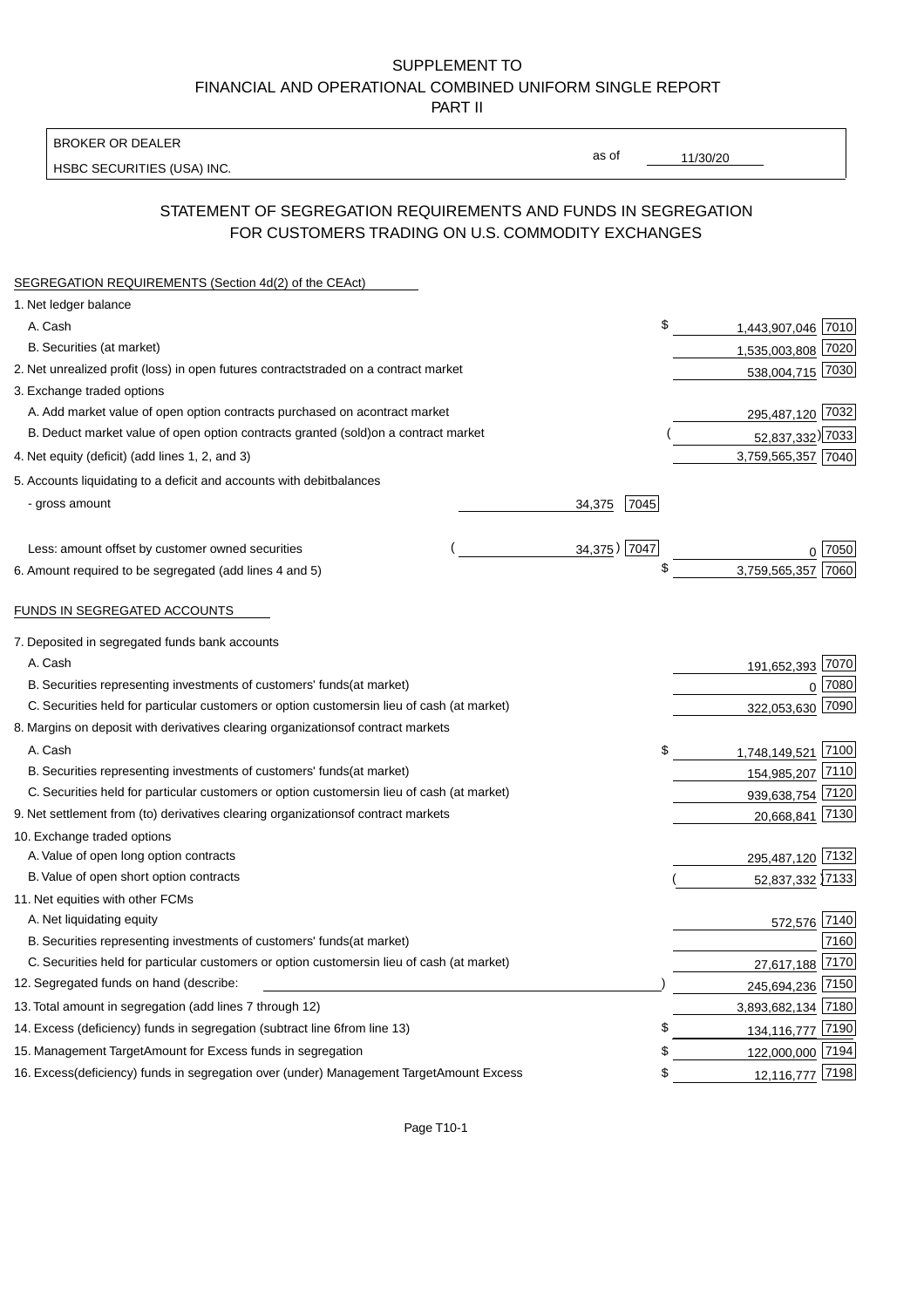PART II

|                                                   | .                                      |                                                                |      |
|---------------------------------------------------|----------------------------------------|----------------------------------------------------------------|------|
| <b>BROKER OR DEALER</b>                           |                                        | as of                                                          |      |
| HSBC SECURITIES (USA) INC.                        |                                        | 11/30/20                                                       |      |
|                                                   | FOR CUSTOMERS' DEALER OPTIONS ACCOUNTS | STATEMENT OF SEGREGATION REQUIREMENTS AND FUNDS IN SEGREGATION |      |
| 1. Amount required to be segregated in accordance |                                        |                                                                |      |
| with Commission regulation 32.6                   |                                        | \$                                                             | 7200 |
| 2. Funds in segregated accounts                   |                                        |                                                                |      |
| A. Cash                                           | \$                                     | 7210                                                           |      |
| B. Securities (at market)                         |                                        | 7220                                                           |      |
| C. Total                                          |                                        |                                                                | 7230 |
| 3. Excess (deficiency) funds in segregation       |                                        |                                                                |      |
| (subtract line 2.C from line 1)                   |                                        |                                                                | 7240 |
|                                                   |                                        |                                                                |      |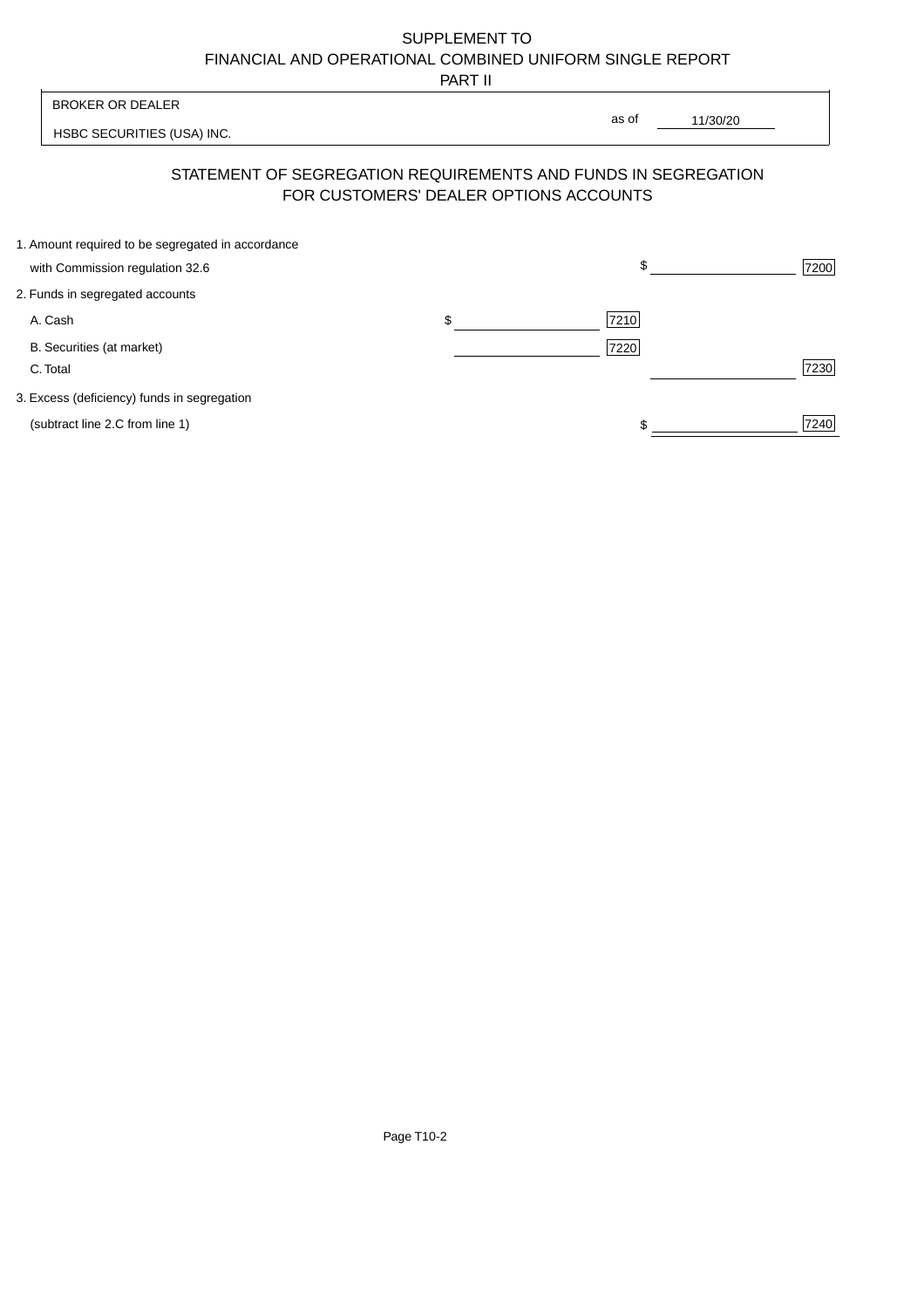PART II

| <b>BROKER OR DEALER</b>    |       |          |
|----------------------------|-------|----------|
| HSBC SECURITIES (USA) INC. | as of | 11/30/20 |

### STATEMENT OF SECURED AMOUNTS AND FUNDS HELD IN SEPARATE ACCOUNTS PURSUANT TO COMMISSION REGULATION 30.7

#### FOREIGN FUTURES AND FOREIGN OPTIONS SECURED AMOUNTS

| Amount required to be set aside pursuant to law, rule or regulation of a foreign government<br>or a rule of a self-regulatory organization authorized<br>thereunder                          | \$ | 0                        | 7305         |
|----------------------------------------------------------------------------------------------------------------------------------------------------------------------------------------------|----|--------------------------|--------------|
| 1. Net ledger balance - Foreign Futures and Foreign Option Trading - All Customers<br>A. Cash<br><b>B.</b> Securities<br>(at market)                                                         | \$ | 92,537,891<br>18,965,347 | 7315<br>7317 |
| 2. Net unrealized profit (loss) in open futures contracts traded on a foreign<br>board of trade                                                                                              |    | 20,418,753               | 7325         |
| 3. Exchange traded options<br>A. Market value of open option contracts purchased on a foreign board of trade<br>B. Market value of open contracts granted (sold) on a foreign board of trade |    | 0                        | 7335<br>7337 |
| (add lines 1.2. and 3.)<br>4. Net equity (deficit)                                                                                                                                           | \$ | 131,921,991              | 7345         |
| 5. Accounts liquidating to a deficit and accounts with<br>7351<br>debit balances - gross<br>amount<br>118,366<br>Less: amount offset by customer owned securities<br>118,193) 7352           |    | 173                      | 7354         |
| 6. Amount required to be set aside as the secured amount - Net Liquidating<br>Equity Method (add lines 4 and 5)                                                                              | \$ | 131,922,164              | 7355         |
| 7. Greater of amount required to be set aside pursuant to foreign jurisdiction (above) or<br>line 6.                                                                                         | S  | 131,922,164              | 7360         |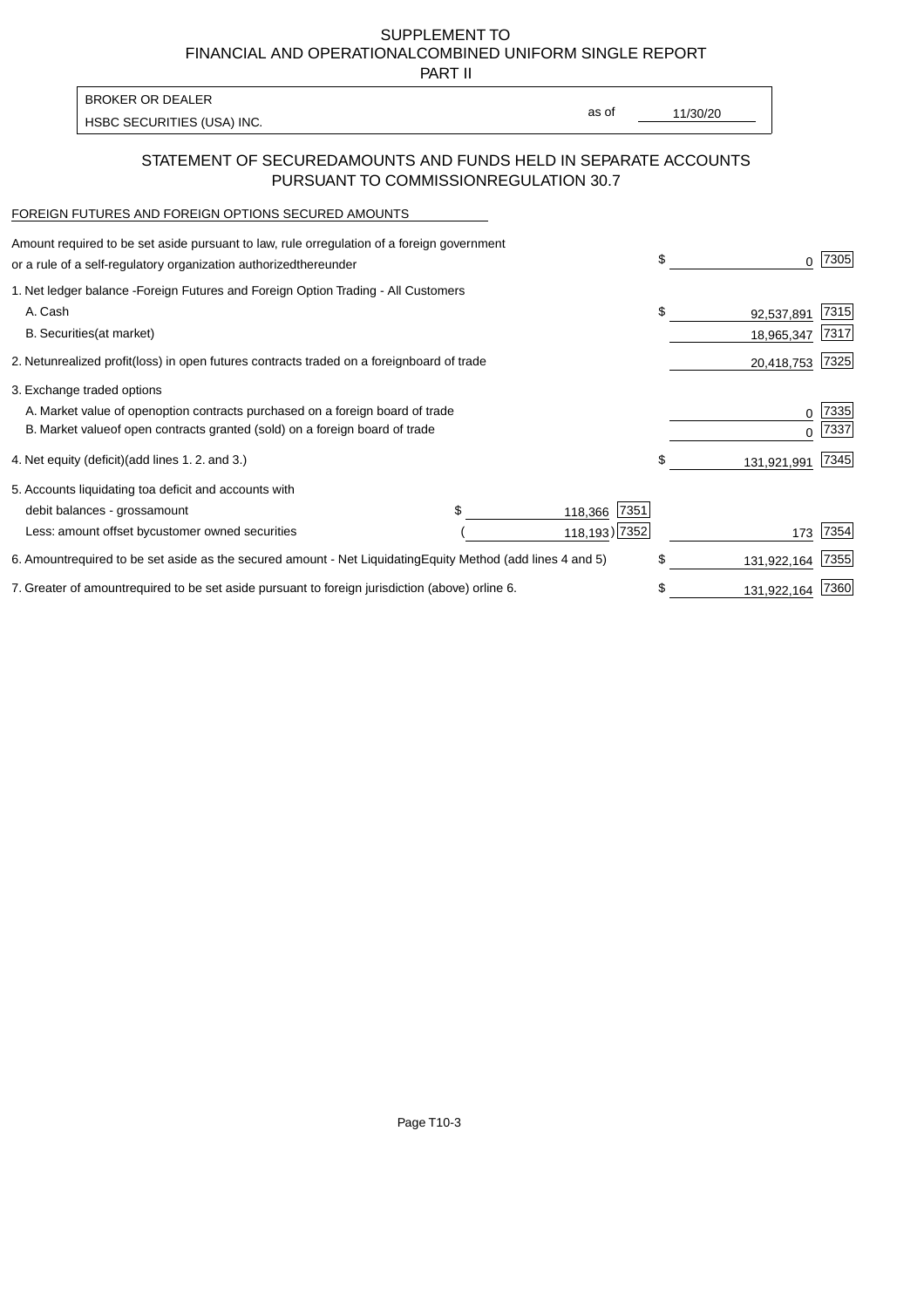PART II

| <b>BROKER OR DEALER</b>                                                                           |                        |                    |                 |                  |
|---------------------------------------------------------------------------------------------------|------------------------|--------------------|-----------------|------------------|
| HSBC SECURITIES (USA) INC.                                                                        |                        | as of              | 11/30/20        |                  |
|                                                                                                   |                        |                    |                 |                  |
| STATEMENT OF SECURED AMOUNTS AND FUNDS HELD IN SEPARATE<br>PURSUANT TO COMMISSION REGULATION 30.7 |                        |                    | <b>ACCOUNTS</b> |                  |
| FUNDS DEPOSITED IN SEPARATE REGULATION 30.7 ACCOUNTS                                              |                        |                    |                 |                  |
| 1. Cash in banks                                                                                  |                        |                    |                 |                  |
| A. Banks located in the United States                                                             | \$                     | 7500<br>45,056,501 |                 |                  |
| B. Other banks qualified under Regulation 30.7                                                    |                        |                    |                 |                  |
| Name(s):<br><b>HARRIS TRUST</b>                                                                   | 7510                   | $0$ 7520 \$        |                 | 45,056,501 7530  |
| 2. Securities                                                                                     |                        |                    |                 |                  |
| A. In safekeeping with banks located in the United States                                         | \$                     | 18,965,347 7540    |                 |                  |
| B. In safekeeping with other banks qualified under Regulation                                     | 30.7                   |                    |                 |                  |
| Name(s):<br><b>HARRIS TRUST</b>                                                                   | 7550                   | $0$ 7560           |                 | 18,965,347 7570  |
| 3. Equities with registered futures commission merchants                                          |                        |                    |                 |                  |
| A. Cash                                                                                           | \$                     | $0$ 7580           |                 |                  |
| <b>B.</b> Securities                                                                              |                        | $0$ 7590           |                 |                  |
| C. Unrealized gain (loss) on open futures contracts                                               |                        | $0$ 7600           |                 |                  |
| D. Value of long option contracts                                                                 |                        | $0$ 7610           |                 |                  |
| E. Value of short option contracts                                                                |                        | $0)$ 7615          |                 | 0 7620           |
| 4. Amounts held by clearing organizations of foreign boards of                                    | trade                  |                    |                 |                  |
| Name(s):                                                                                          | 7630                   |                    |                 |                  |
| A. Cash                                                                                           | \$                     | 7640               |                 |                  |
| <b>B.</b> Securities                                                                              |                        | 7650               |                 |                  |
| C. Amount due to (from) clearing organizations - daily<br>variation                               |                        | 7660               |                 |                  |
| D. Value of long option contracts                                                                 |                        | 7670               |                 |                  |
| E. Value of short option contracts                                                                |                        | ) 7675             |                 | 7680             |
| 5. Amounts held by members of foreign boards of trade<br>Name(s):                                 | 7690                   |                    |                 |                  |
| A. Cash                                                                                           | \$                     | 73,513,270 7700    |                 |                  |
| <b>B.</b> Securities                                                                              |                        | 7710<br>0          |                 |                  |
| C. Unrealized gain (loss) on open futures contracts                                               |                        | 20,418,753 7720    |                 |                  |
| D. Value of long option contracts                                                                 |                        | $0$ 7730           |                 |                  |
| E. Value of short option contracts                                                                |                        | $_0$ ) 7735        |                 | 93,932,023 7740  |
| 6. Amounts with other depositories designated by a foreign<br>Name(s):                            | board of trade<br>7750 |                    |                 | 0 7760           |
| 7. Segregated funds on hand (describe:                                                            |                        |                    |                 | 0 7765           |
| 8. Total funds in separate section 30.7 accounts                                                  |                        |                    | \$              | 157,953,871 7770 |
| 9. Excess (deficiency) set Aside Funds for Secured Amount (subtract Line 7 Secured                |                        |                    |                 |                  |
| Statement page T10-3 from Line 8)                                                                 |                        |                    | \$              | 26,031,707 7380  |
| 10. Management Target Amount for Excess funds in separate section 30.7 accounts                   |                        |                    | \$              | 15,000,000 7780  |
| 11. Excess (deficiency) funds in separate 30.7 accounts over (under) Management Target            |                        |                    | \$              | 11,031,707 7785  |
|                                                                                                   |                        |                    |                 |                  |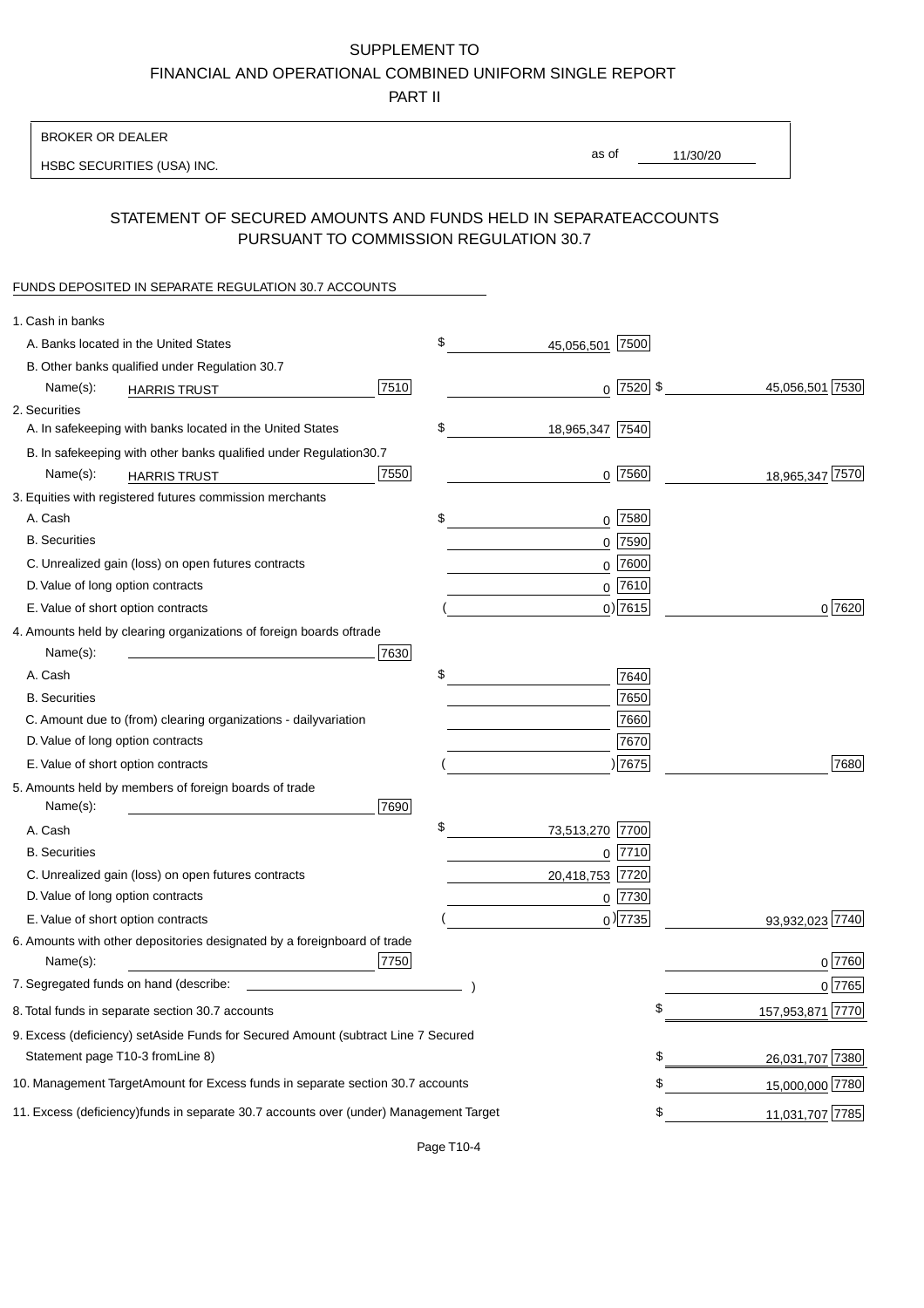PART II

HSBC SECURITIES (USA) INC. The state of the state of the state of the state of the state of the state of the state of the state of the state of the state of the state of the state of the state of the state of the state of BROKER OR DEALER

as of

#### STATEMENT OF CLEARED SWAPS CUSTOMER SEGREGATION REQUIREMENTS AND FUNDS IN CLEARED SWAPS CUSTOMER ACCOUNTS UNDER 4D(F) OF THE CEA

| <b>Cleared Swaps Customer Requirements</b>                                                                  |    |                    |
|-------------------------------------------------------------------------------------------------------------|----|--------------------|
| 1. Net ledger balance                                                                                       |    |                    |
| A. Cash                                                                                                     | \$ | 176,054,815 8500   |
| B. Securities (at market)                                                                                   |    | 801,697,666 8510   |
| 2. Net unrealized profit (loss) in open cleared swaps                                                       |    | 314,692,123 8520   |
| 3. Cleared swaps options                                                                                    |    |                    |
| A. Market value of open cleared swaps option contracts purchased                                            |    | 0   8530           |
| B. Market value of open cleared swaps option contracts granted (sold)                                       |    | $0)$ 8540          |
| 4. Net equity (deficit) (add lines 1, 2, and 3)                                                             | \$ | 1,292,444,604 8550 |
| 5. Accounts liquidating to a deficit and accounts with                                                      |    |                    |
| 4,580,131 8560<br>debit balances - gross<br>\$<br>amount                                                    |    |                    |
| 4,576,229) 8570<br>Less: amount offset by customer owned securities                                         |    | 3,902 8580         |
| 6. Amount required to be segregated for cleared swaps customers (add lines 4 and 5)                         | S  | 1,292,448,506 8590 |
| Funds in Cleared Swaps Customer Segregated Accounts                                                         |    |                    |
| 7. Deposited in cleared swaps customer segregated accounts at banks                                         |    |                    |
| A. Cash                                                                                                     | \$ | 58,975,497 8600    |
| B. Securities representing investments of cleared swaps customers' funds (at market)                        |    | $0^{8610}$         |
| C. Securities held for particular cleared swaps customers in lieu of cash (at market)                       |    | 4,649,962 8620     |
| 8. Margins on deposit with derivatives clearing organizations in cleared swaps customer segregated accounts |    |                    |
| A. Cash                                                                                                     |    | 469,259,990 8630   |
| representing investments of cleared swaps customers' funds (at market)<br><b>B.</b> Securities              |    | 8640<br>49,971,341 |
| C. Securities held for particular cleared swaps customers in lieu of cash (at market)                       |    | 797,047,704 8650   |
| 9. Net settlement from (to) derivatives clearing organizations                                              |    | $(4,057,550)$ 8660 |
| 10. Cleared swaps options                                                                                   |    |                    |
| A. Value of open cleared swaps long option contracts                                                        |    | $0^{8670}$         |
| B. Value of open cleared swaps short option contracts                                                       |    | $0$ ) 8680         |
| 11. Net equities with other FCMs                                                                            |    |                    |
| A. Net liquidating equity                                                                                   |    | $0^{8690}$         |
| B. Securities representing investments of cleared swaps customers' funds (at market)                        |    | $0^{8700}$         |
| C. Securities held for particular cleared swaps customers in lieu of cash (at market)                       |    | 0 8710             |
| 12. Cleared swaps customer funds on hand (describe:                                                         |    | $0 \;  8715 $      |
| 13. Total amount in cleared swaps customer segregation (add lines 7 through 12)                             | S  | 1,375,846,944 8720 |
| 14. Excess (deficiency) funds in cleared swaps customer segregation (subtract line 6 from line 13)          |    | 83,398,438 8730    |
| 15. Management Target Amount for Excess funds in cleared swaps segregated accounts                          | \$ | 73,000,000 8760    |
| 16. Excess<br>(deficiency) funds in cleared swaps customer segregated accounts over                         |    |                    |
| <b>Management Target Excess</b><br>(under)                                                                  | \$ | 10,398,438 8770    |